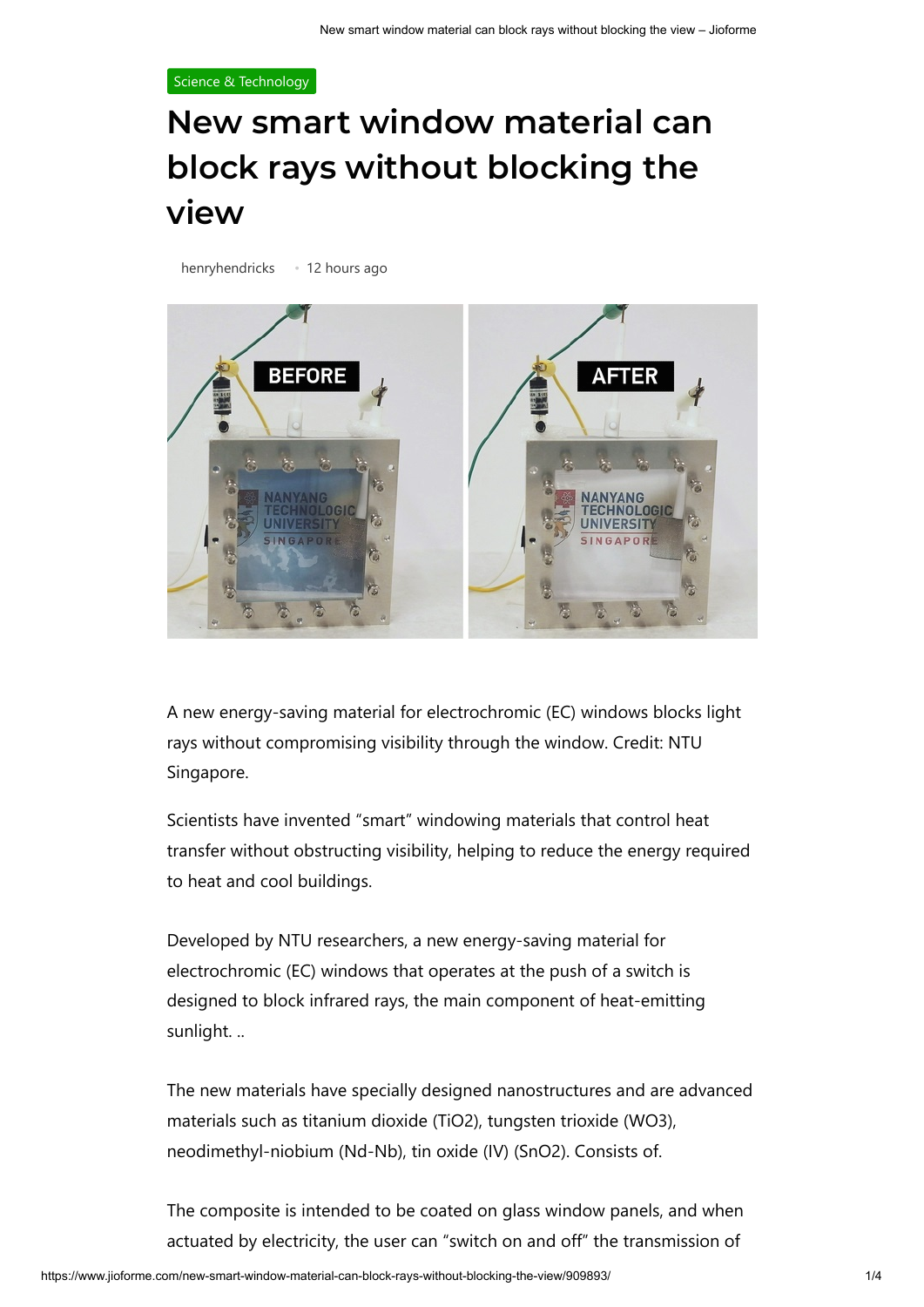infrared radiation from the window.

The invention, which appears next to the cover of the journal ACSOmega, allows up to 90% of visible light to pass through, so it can block up to 70% of infrared light, according to experimental simulations, without compromising visibility through the window.

In addition, this material is about 30% more effective in controlling heat than commercially available electrochromic windows and is durable and cheaper to manufacture.



## **Improvements to the current electrochromic (EC) window**

Electrochromic windows are a common feature of today's "green" buildings. They are colored during use and work by reducing the amount of light entering the room.

Commercially available electrochromic windows typically have a layer of tungsten trioxide (WO3) coated on one side of the glass panel and not on the other side. When the window is turned on, the electric current moves the lithium ions to the side containing WO3, making the window dark or opaque. When the switch is turned off, the ions move away from the coated glass and the window clears again.

However, current electrochromic windows are only effective at blocking visible light, not infrared radiation. That is, the heat continues to pass through the window, warming the room.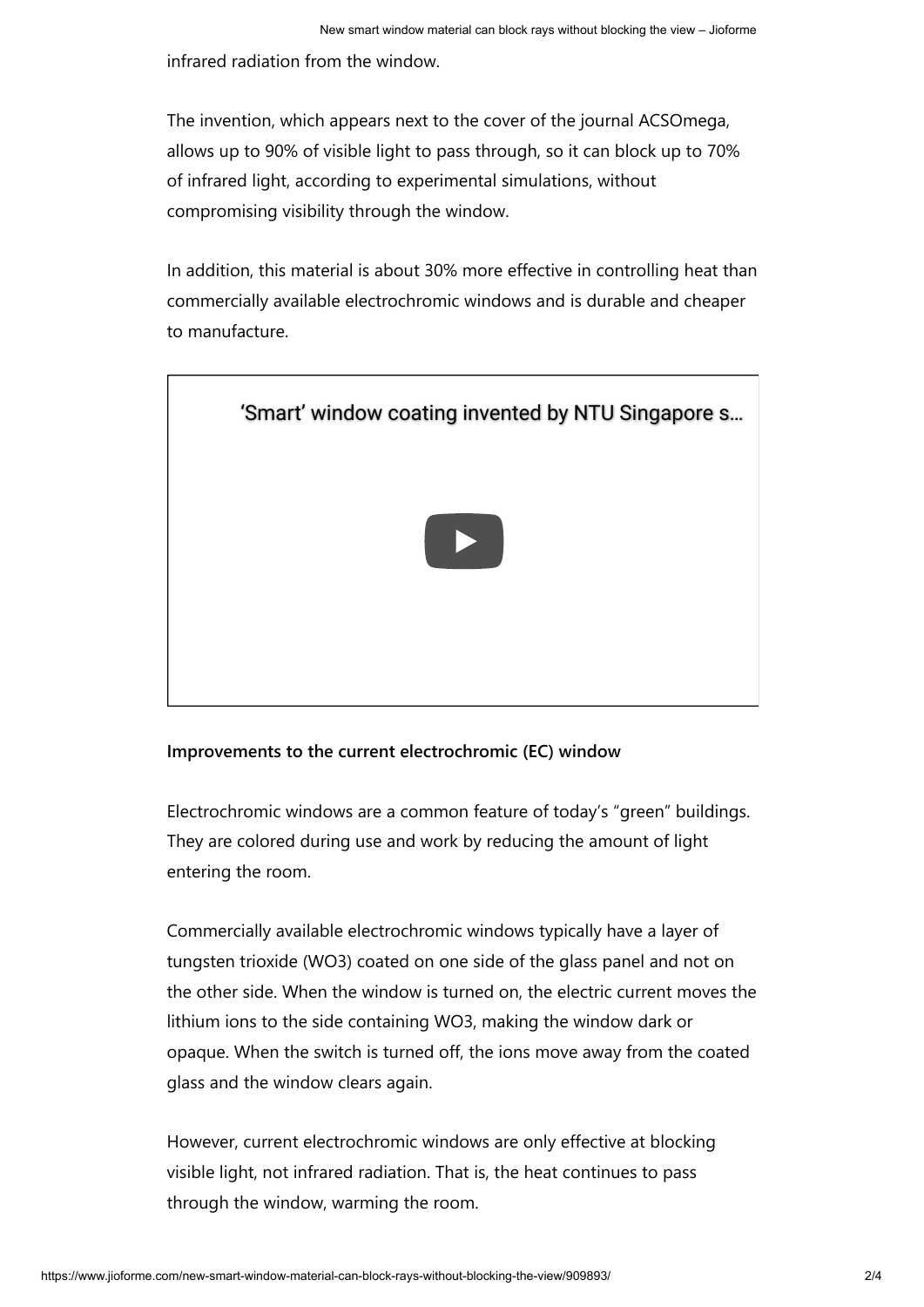Another drawback of current technology is its durability, as electrochromic components tend to degrade in 3-5 years.

In lab tests, NTU's electrochromic technology was subjected to rigorous onoff cycles to assess durability. The results show that the window properties maintain excellent stability (blocking over 65% of infrared radiation), demonstrating its excellent performance, feasibility, and potential for cost savings. Long-term use in sustainable buildings.

Alfred Tok, associate professor of materials science and engineering at NTU, the lead author of electrochromic window research, said: Most visible light can pass through whenever the electrochromic window is turned on.

The advanced material selection also helped improve the performance, stability and durability of smart windows. "

The new electrochromic technology could help save the energy used to heat and cool buildings, and could contribute to the future design of sustainable green buildings, the researchers say.

This research is a university effort to address the grand challenges of sustainability for humankind as part of the NTU 2025 Strategic Plan, which aims to accelerate the transformation of research discoveries into innovations that mitigate human impact on the environment. Reflects.

Next Generation Smart Window: Controls Both Infrared Radiation and Conducted Heat

Aiming to improve the performance of smart window technology, the NTU team has created a switch system that helps control conduction heat, which is heat from the external environment, in a separate task than reported in the journal.

The patented NTU switch consists of magnetic carbon-based particles and thin films, which are excellent thermal conductors. When the switch is turned off, conduction heat is not transferred through the window. When switched on, heat can pass through the glass window.

The team's smart windows, when integrated with newly developed electrochromic materials, can control two types of heat transfer: infrared